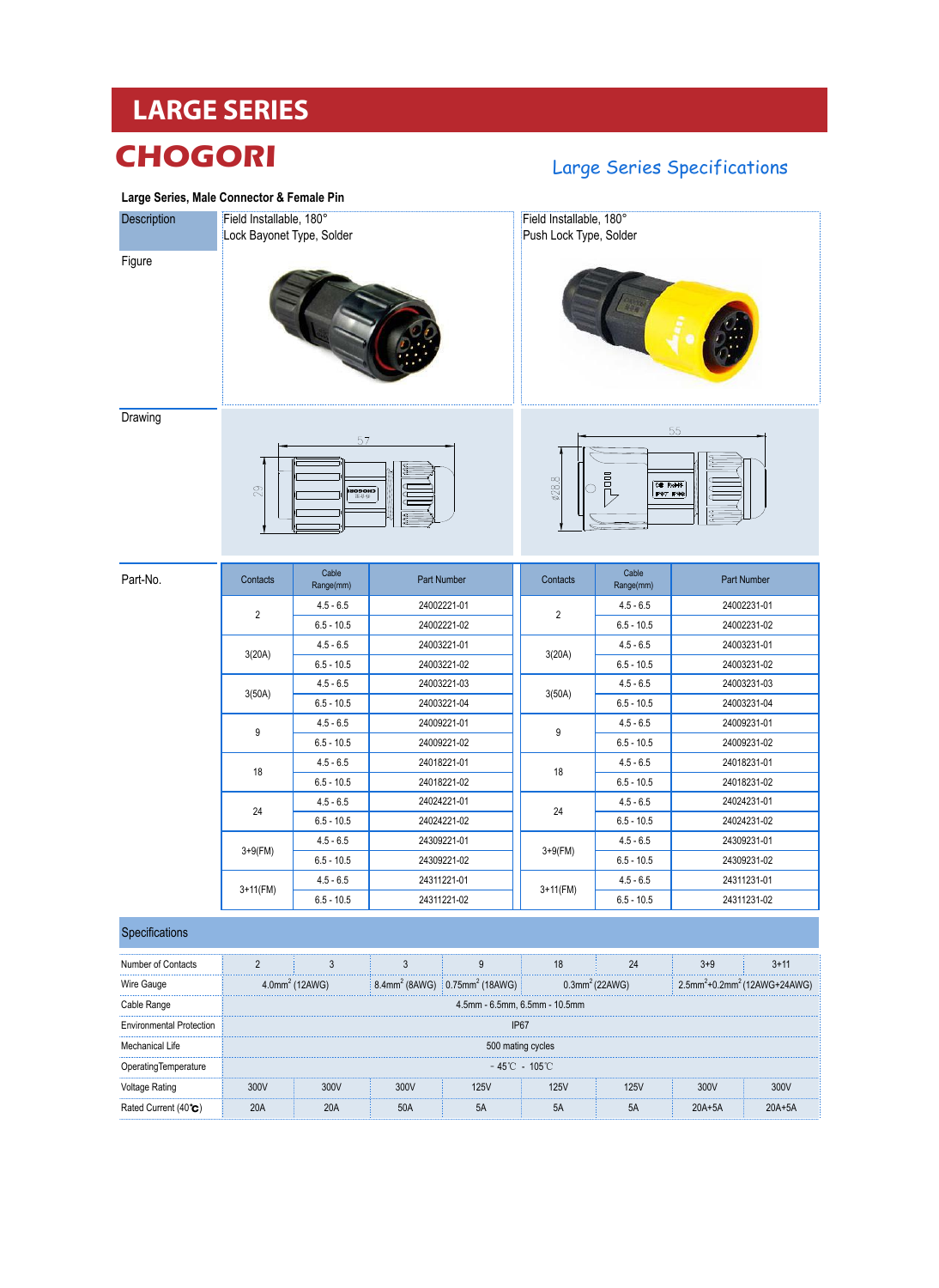## **LARGE SERIES**

## **CHOGORI**

#### **Large Series, Male Connector & Female Pin**

Molded with Cable, 180°

# **Description**

**Figure** 







#### **Drawing**





| Part-No.                        | Cable<br>Contacts<br>Part Number<br>Range(mm)    |                                                                                                                                                                                 |                 | Contacts        | Cable<br>Range(mm) |             | Part Number     |                 |
|---------------------------------|--------------------------------------------------|---------------------------------------------------------------------------------------------------------------------------------------------------------------------------------|-----------------|-----------------|--------------------|-------------|-----------------|-----------------|
|                                 | $\overline{2}$<br>Max. 13.0mm<br>24002223-01-XXX |                                                                                                                                                                                 |                 | $\overline{2}$  | Max. 13.0mm        |             | 24002233-01-XXX |                 |
|                                 | 3(20A)                                           | Max. 13.0mm                                                                                                                                                                     | 24003223-01-XXX |                 | 3(20A)             | Max. 13.0mm | 24003233-01-XXX |                 |
|                                 | 3(50A)                                           | Max. 13.0mm                                                                                                                                                                     | 24003223-02-XXX |                 | 3(50A)             | Max. 13.0mm |                 | 24003233-02-XXX |
|                                 | 9                                                | Max. 13.0mm                                                                                                                                                                     | 24009223-01-XXX |                 | 9                  | Max. 13.0mm |                 | 24009233-01-XXX |
|                                 | 18                                               | Max. 13.0mm                                                                                                                                                                     |                 | 24018223-01-XXX | 18                 | Max. 13.0mm |                 | 24018233-01-XXX |
|                                 | 24                                               | Max. 13.0mm                                                                                                                                                                     | 24024223-01-XXX |                 | 24                 | Max. 13.0mm | 24024233-01-XXX |                 |
|                                 | $3+9$ (FM)                                       | Max. 13.0mm                                                                                                                                                                     | 24309223-01-XXX |                 | $3+9$ (FM)         | Max. 13.0mm |                 | 24309233-01-XXX |
|                                 | $3+11$ (FM)                                      | Max. 13.0mm                                                                                                                                                                     | 24311223-01-XXX |                 | $3+11$ (FM)        | Max. 13.0mm |                 | 24311233-01-XXX |
| Specifications                  |                                                  |                                                                                                                                                                                 |                 |                 |                    |             |                 |                 |
| Number of Contacts              | $\overline{2}$                                   | 3                                                                                                                                                                               | $\mathbf{3}$    | $9\,$           | 18                 | 24          | $3 + 9$         | $3 + 11$        |
| Wire Gauge                      |                                                  | 8.4mm <sup>2</sup> (8AWG) 0.75mm <sup>2</sup> (18AWG)<br>$0.3$ mm <sup>2</sup> (22AWG)<br>2.5mm <sup>2</sup> +0.2mm <sup>2</sup> (12AWG+24AWG)<br>$4.0$ mm <sup>2</sup> (12AWG) |                 |                 |                    |             |                 |                 |
| Cable Range                     | 4.5mm - 13.0mm                                   |                                                                                                                                                                                 |                 |                 |                    |             |                 |                 |
| <b>Environmental Protection</b> | <b>IP67</b>                                      |                                                                                                                                                                                 |                 |                 |                    |             |                 |                 |
| <b>Mechanical Life</b>          | 500 mating cycles                                |                                                                                                                                                                                 |                 |                 |                    |             |                 |                 |
| OperatingTemperature            | $-40^{\circ}$ C - 80 $^{\circ}$ C                |                                                                                                                                                                                 |                 |                 |                    |             |                 |                 |
| <b>Voltage Rating</b>           | 300V                                             | 300V                                                                                                                                                                            | 300V            | <b>125V</b>     | <b>125V</b>        | <b>125V</b> | 300V            | 300V            |
| Rated Current (40°C)            | 20A                                              | <b>20A</b>                                                                                                                                                                      | 50A             | 5A              | 5A                 | 5A          | $20A+5A$        | $20A+5A$        |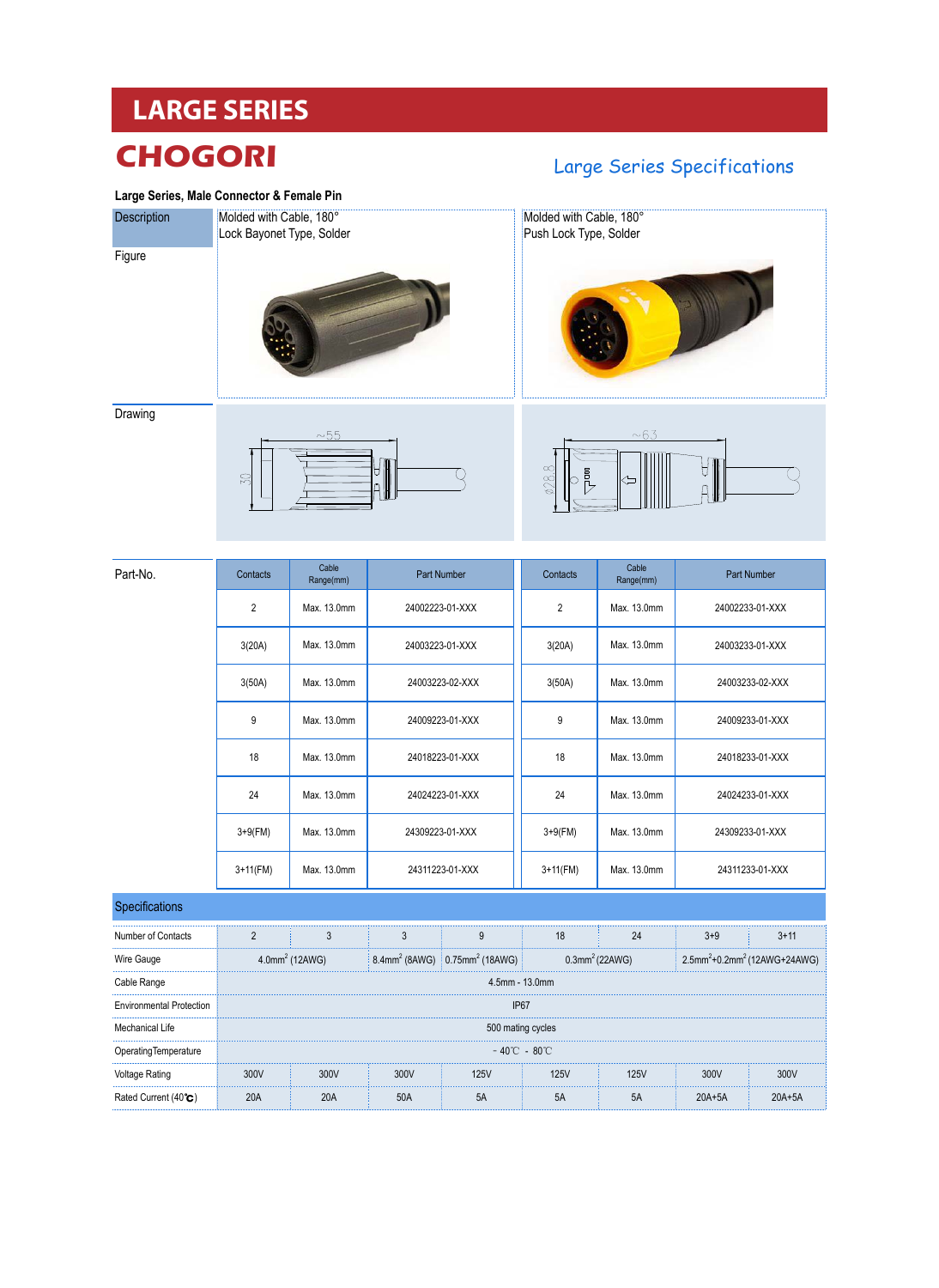# **LARGE SERIES CHOGORI**

### Large Series Specifications

| Large Series, Male connector & Male Pin |                                                             |                            |             |             |                                                                                                                                           |                    |             |  |
|-----------------------------------------|-------------------------------------------------------------|----------------------------|-------------|-------------|-------------------------------------------------------------------------------------------------------------------------------------------|--------------------|-------------|--|
| Description                             | Field Installable, 180°<br>Lock Bayonet Type, Solder        |                            |             |             | Field Installable, 180°<br>Push Lock Type, Solder                                                                                         |                    |             |  |
| Figure                                  |                                                             |                            |             |             |                                                                                                                                           |                    |             |  |
| Drawing                                 | 57<br>29<br>сносоиі<br>∜∜∄                                  |                            |             |             | 55<br>晶<br><b>ø28.8</b><br>CE RoHS<br><b>IP67 IP68</b>                                                                                    |                    |             |  |
| Part-No.                                | Contacts                                                    | Cable<br>Range(mm)         |             | Part Number | Contacts                                                                                                                                  | Cable<br>Range(mm) | Part Number |  |
|                                         | $\overline{2}$                                              | $4.5 - 6.5$                |             | 24002121-01 |                                                                                                                                           | $4.5 - 6.5$        | 24002131-01 |  |
|                                         |                                                             | $6.5 - 10.5$               |             | 24002121-02 | $\overline{c}$                                                                                                                            | $6.5 - 10.5$       | 24002131-02 |  |
|                                         | 3(20A)                                                      | $4.5 - 6.5$                | 24003121-01 |             |                                                                                                                                           | $4.5 - 6.5$        | 24003131-01 |  |
|                                         |                                                             | $6.5 - 10.5$               |             | 24003121-02 | 3(20A)                                                                                                                                    | $6.5 - 10.5$       | 24003131-02 |  |
|                                         | 3(50A)                                                      | $4.5 - 6.5$                | 24003121-03 |             |                                                                                                                                           | $4.5 - 6.5$        | 24003131-03 |  |
|                                         |                                                             | $6.5 - 10.5$               |             | 24003121-04 | 3(50A)                                                                                                                                    | $6.5 - 10.5$       | 24003131-04 |  |
|                                         | 9                                                           | $4.5 - 6.5$                | 24009121-01 |             | 9                                                                                                                                         | $4.5 - 6.5$        | 24009131-01 |  |
|                                         |                                                             | $6.5 - 10.5$               | 24009121-02 |             |                                                                                                                                           | $6.5 - 10.5$       | 24009131-02 |  |
|                                         | 18                                                          | $4.5 - 6.5$                | 24018121-01 |             | 18                                                                                                                                        | $4.5 - 6.5$        | 24018131-01 |  |
|                                         |                                                             | $6.5 - 10.5$               | 24018121-02 |             |                                                                                                                                           | $6.5 - 10.5$       | 24018131-02 |  |
|                                         | $3 + 9(MF)$                                                 | $4.5 - 6.5$                | 24309121-01 |             | $3 + 9(MF)$                                                                                                                               | $4.5 - 6.5$        | 24309131-01 |  |
|                                         |                                                             | $6.5 - 10.5$               | 24309121-02 |             |                                                                                                                                           | $6.5 - 10.5$       | 24309131-02 |  |
|                                         | $3+11(MF)$                                                  | $4.5 - 6.5$                | 24311121-01 |             | $3+11(MF)$                                                                                                                                | $4.5 - 6.5$        | 24311131-01 |  |
|                                         |                                                             | $6.5 - 10.5$               |             | 24311121-02 |                                                                                                                                           | $6.5 - 10.5$       | 24311131-02 |  |
| Specifications                          |                                                             |                            |             |             |                                                                                                                                           |                    |             |  |
| Number of Contacts                      | $\overline{2}$                                              | $\mathbf{3}$               | 3           | 9           | 18                                                                                                                                        | $3 + 9$            | $3 + 11$    |  |
| Wire Gauge                              |                                                             | 4.0mm <sup>2</sup> (12AWG) |             |             | 8.4mm <sup>2</sup> (8AWG) 0.75mm <sup>2</sup> (18AWG) 0.3mm <sup>2</sup> (22AWG)<br>2.5mm <sup>2</sup> + 0.2mm <sup>2</sup> (12AWG+24AWG) |                    |             |  |
| Cable Range                             | 4.5mm - 6.5mm, 6.5mm - 10.5mm                               |                            |             |             |                                                                                                                                           |                    |             |  |
| <b>Environmental Protection</b>         | IP67                                                        |                            |             |             |                                                                                                                                           |                    |             |  |
| Mechanical Life                         | 500 mating cycles                                           |                            |             |             |                                                                                                                                           |                    |             |  |
| OperatingTemperature                    | $-45^{\circ}\text{C} - 105^{\circ}\text{C}$                 |                            |             |             |                                                                                                                                           |                    |             |  |
| <b>Voltage Rating</b>                   | 300V<br>300V<br>300V<br><b>125V</b><br>300V<br>300V<br>125V |                            |             |             |                                                                                                                                           |                    |             |  |
| Rated Current (40°C)                    | 20A                                                         | 20A                        | 50A         | 5A          | $5A$                                                                                                                                      | $20A+5A$           | $20A+5A$    |  |